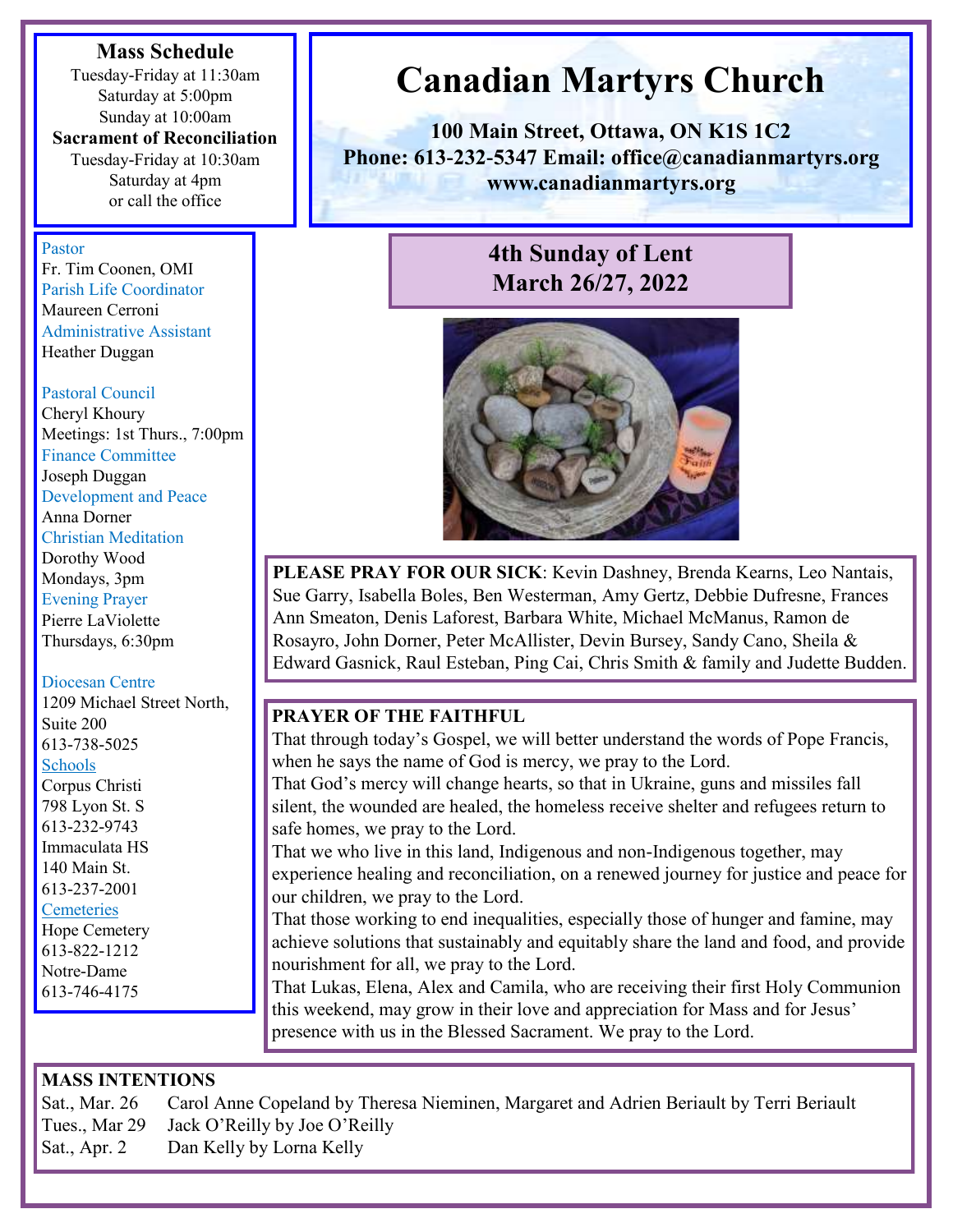#### **HOLY WEEK SCHEDULE**

| Thurs., Apr. 14 | Holy Thursday            | $7:00 \text{ pm}$ |
|-----------------|--------------------------|-------------------|
| Fri., Apr. 15   | Good Friday              | $3:00 \text{ pm}$ |
| Sat., Apr. 16   | Easter Vigil             | $8:00 \text{ pm}$ |
| Sun., Apr. 17   | Easter Sunday            | $10:00$ am        |
|                 | Liturgy via Zoom 11:30am |                   |

#### **EVENTS AND MEETINGS**

Fri., Apr. 1 D&P Stations of the Cross via Zoom, 7:00pm,<br>Tues., Apr. 5 Stations of the Cross in church, 7:00pm Stations of the Cross in church, 7:00pm

#### **WEEKLY ZOOM GATHERINGS**

3pm Monday Christian Meditation 8pm Tuesday Lectio Divina and Meditation 6:30pm Thursday Evening Prayer 11:15am Sunday Liturgy of the Word Please email the office for Zoom links.

# **Our Parish News**

#### **STATIONS OF THE CROSS**

Stations of the Cross presented by our Development and Peace Committee, Friday, **April 1st** at 7pm via Zoom. Please use the Zoom link for our Sunday Liturgy of the Word found in the bulletin email. Stations of the Cross will be presented by the youth of our parish, Tues., **April 5th** at 7pm, in-person at the church.

#### **WE NEED COOKIES!**

We are very happy to announce that coffee and cookies after Sunday Mass will resume on Sunday, **Apr. 3rd**! **Therefore, we would appreciate donations of peanutfree cookies as our cupboards are bare!** 

#### **SUNDAY HOSPITALITY**

We are finally allowed to gather again! The Sunday hospitality team **is looking for two additional team members to make and serve coffee after Mass** on Sunday mornings: one to commit to one Sunday a month and one to commit to 4 times a year, when there are 5 Sundays in the month. Please contact the office if you are interested. Thank you!

#### **DEVELOPMENT AND PEACE**

The People and Planet First campaign is about helping communities stand up to corporate power. In Honduras, as in much of the Global South, corporations often threaten and criminalize activists who speak up against their abuses. Read more about these peoples' stories in D&P's Mini-magazine at [devp.org/lent/resources.](https://www.devp.org/en/campaign/people-planet-first/share-lent/resources/) One way to support Development and Peace's work is to give generously to Share Lent. This Lent, give from the heart: online at devp.org/give; during the Share Lent parish collection on **April 2/3**; by calling 1 888 234- 8533; or by mailing a cheque (made out to Development and Peace) to 1425 René-Lévesque Blvd. West, 3rd floor, Montreal, Quebec H3G 1T7.

#### **DONATE TO HELP THOSE IN UKRAINE**

Perhaps this Lent, with our prayers and fasting, we can consider supporting these organizations as part of our traditional practice of almsgiving or charity: [Catholic Near East Welfare Association](https://cnewa.org/ca/campaigns/ukraine/) (CNEWA): Help the people of Ukraine survive the war. [Development and Peace:](https://www2.devp.org/en/civicrm/contribute/transact?reset=1&id=3&gl=24360) Solidarity, prayers and support for Ukraine: Development and Peace joins relief efforts. [Red Cross:](https://www.redcross.ca/about-us/media-news/news-releases/red-cross-launches-ukraine-humanitarian-crisis-appeal) Ukraine Humanitarian Crisis Appeal. [Missionary Oblates:](http://www.omilacombe.ca/mami/donations) Help the Oblates help the people of Ukraine. Donate on their [website](http://www.omilacombe.ca/mami/donations) or call 1-866-432-6264.

#### **LENTEN RESOURCES**

The pastoral team for the Archdiocese has created a weekly one page bulletin for families to help with their Lenten journey. You can download the bulletins from our parish website:<https://canadianmartyrs.org/happenings/> Prepare for Holy Week by reading the article "[Eight](https://www.loyolapress.com/catholic-resources/liturgical-year/lent/perspectives-on-lent/articles/8-ways-to-pray-during-lent/)  [Ways to Pray During Lent"](https://www.loyolapress.com/catholic-resources/liturgical-year/lent/perspectives-on-lent/articles/8-ways-to-pray-during-lent/).

#### **RECONCILIATION JOURNEY**

From **March 28 to April 1**, a delegation of First Nations, Métis, and Inuit representatives from Canada will meet with Pope Francis in the Vatican to discuss Catholic involvement in residential schools, as well as the lasting impact on Indigenous communities. Salt + Light Media will be in Rome for the event and will be providing updates via [their website.](https://slmedia.org/healing-reconciliation-journey)

[Read the full announcement](https://en.archoc.ca/papal-delegation) on the Papal Delegation [here.](https://en.archoc.ca/papal-delegation)

On **March 28th**, as the encounter begins, in solidarity with the Indigenous Fire Keepers keeping the Sacred Fire in our region and across this land, **you are invited to light a fire or a candle and to pray for reconciliation during this time. Please send in a photo of your lit candle or fire to share with the parish.**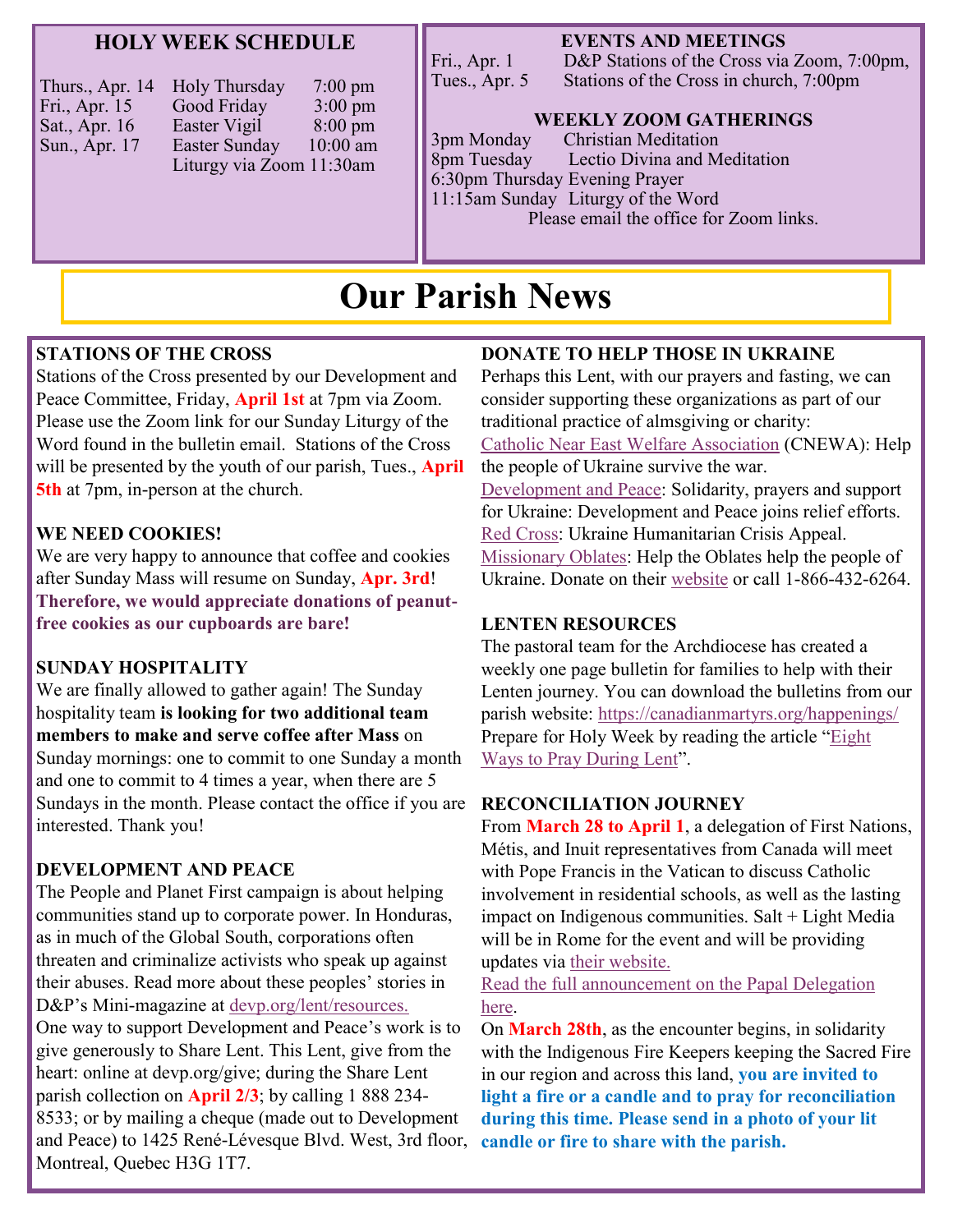# **Diocesan and Community News**

# **CONSECRATION OF UKRAINE AND RUSSIA**

Pope Francis will lead the Consecration of Russia and Ukraine to the Immaculate Heart of Mary on Friday, **March 25**, the Solemnity of the Annunciation, in St. Peter's Basilica beginning at noon, EST. The Act of Consecration will begin at approximately 1:30pm, EST. Watch live on the Vatican's YouTube channel at 1:30pm: <https://youtu.be/2fUsZwnt-uM>

During the Mass at Notre Dame Cathedral on Friday, **March 25** at 12:15pm, Archbishop Damphousse will celebrate the consecration of Ukraine and Russia to the Immaculate Heart of Mary. All are welcome. You can find the Act of Consecration prayer to the Immaculate Heart of Mary on the [parish website.](https://canadianmartyrs.org/happenings/) Please join Archbishop Damphousse and Pope Francis in praying this prayer on Friday.

# **CHRISM MASS AT NOTRE DAME CATHEDRAL**

The Chrism Mass will be held at Notre Dame Cathedral on Tuesday, **April 12** at 10:30am. All are welcome.

## **RENEWING COURAGE: EIN DEUTSCHES REQUIEM**

Ein Deutsches Requiem (A German Requiem) by Brahms will be presented by the Rideau Chorale, Sat., **April 2**, 7:30pm at Southminster United Church, 15 Aylmer Ave. For more info and to buy tickets, [click](https://rideauchorale.com/concerts/current-season/)  [here.](https://rideauchorale.com/concerts/current-season/)

# **NOVALIS WEBINAR**

Grit, Grief and Gratitude: in this event on **April 7** at 2pm, Greg Kennedy and Lorraine Roy will roll out their latest two volumes of *Reupholstered Psalms*, books that try to stay true to the beauty, hurt and hard humour alive

in the destruction and resurrection all around us today. Lorraine and Greg plan to offer participants an artistic, reflective and hopeful lift on the road to Easter 2022. To register for this free event, [click here.](https://us02web.zoom.us/webinar/register/WN_nb_HJo2zQ7WXFLV74DFDog)

# **IGNATIAN SPIRITUALITY CONFERENCE**

Join the Jesuits on Sat.-Sun., **April 2-3** to experience time-tested methods to delve deeper into the spiritual life. Make connections, build community and be inspired. Experience healing, transformation, and hope. For more info and to register for free, [click here.](https://ignatienne-ignatian.vfairs.com/en/) Fr. Peter Bisson, who is a parishioner at Canadian Martyrs, is a presenter.

## **EVENTS AND ACTIVITIES**

On March 25th, the Solemnity of the Annunciation of the Lord, you are invited to take [a virtual tour of the](https://www.seetheholyland.net/church-of-the-annunciation/)  [Basilica of the Annunciation in Nazareth.](https://www.seetheholyland.net/church-of-the-annunciation/) [10 Green Ways to Live a Faithful Lent](https://christiangreenliving.com/10-faithful-ways-to-live-a-green-lent-with-prayer-fasting-almsgiving/?utm_source=newsletter&utm_medium=email&utm_campaign=helpful_green_ways_to_live_a_faithful_lent&utm_term=2022-03-03) : Responsible caring for creation and improving our lives and the lives of others through healthy, sustainable living, and environmental stewardship.

Dr. Suzanne Simard will be giving a [talk on](https://www.eventbrite.ca/e/finding-the-mother-tree-a-public-talk-and-discussion-tickets-274789852847)  [reconnecting with nature](https://www.eventbrite.ca/e/finding-the-mother-tree-a-public-talk-and-discussion-tickets-274789852847) and signing copies of her book, *Finding the Mother Tree,* at Southminster United Church in Ottawa on Sat., **March 26**. The talk will be followed by a discussion with representatives from Nature Canada and the Old Ottawa South Enviro Crew. Book lovers, take note: The Ottawa Public Library's [Mammoth Book Sale](https://www.facebook.com/events/698066931562120/?acontext=%7B%22event_action_history%22%3A%5b%7B%22mechanism%22%3A%22discovery_top_tab%22%2C%22surface%22%3A%22bookmark%22%7D%5d%2C%22ref_notif_type%22%3Anull%7D) is taking place at 100 Tallwood Drive in Centrepointe from 10am to 2pm on Saturday, **March 26**.

# **Events at Galilee Centre, Arnprior**

# **SACRED FIRE PRAYER VIGIL**

You are welcome to join the vigil between **Mar. 28 and Apr. 1**, to pray together that the meeting between Pope Francis and the Inuit, Metis and First Nations delegates will be a true encounter, that will encourage and strengthen us all on our collective journey toward reconciliation. No cost. More [info and schedule here.](https://www.galileecentre.com/sacred-fire-prayer-vigil-march-28-to-april-1-2022/)  If you are interested in attending to the sacred fire, [please click here.](https://www.signupgenius.com/go/5080c4faaaf23a75-march)

**SPIRITUALITY OF THE PASCHAL MYSTERY**

deBaets, from Upper Room Home of Prayer Community. This central mystery of our Christian faith will be pondered. Cost: \$60

## **EASTER SUNDAY BRUNCH**

Sun., **April 17**. \$20 per person. Time: 11:30am – 2pm. Registration required.

To register for events at Galilee Centre, call 613-623 4242, ext. 21 or email [info@galileecentre.com.](mailto:info@galileecentre.com) For more info, visit [www.galileecentre.com.](https://www.galileecentre.com/)

Sat., **Apr. 9**, 9:00am - 4:30pm, Facilitator: Monique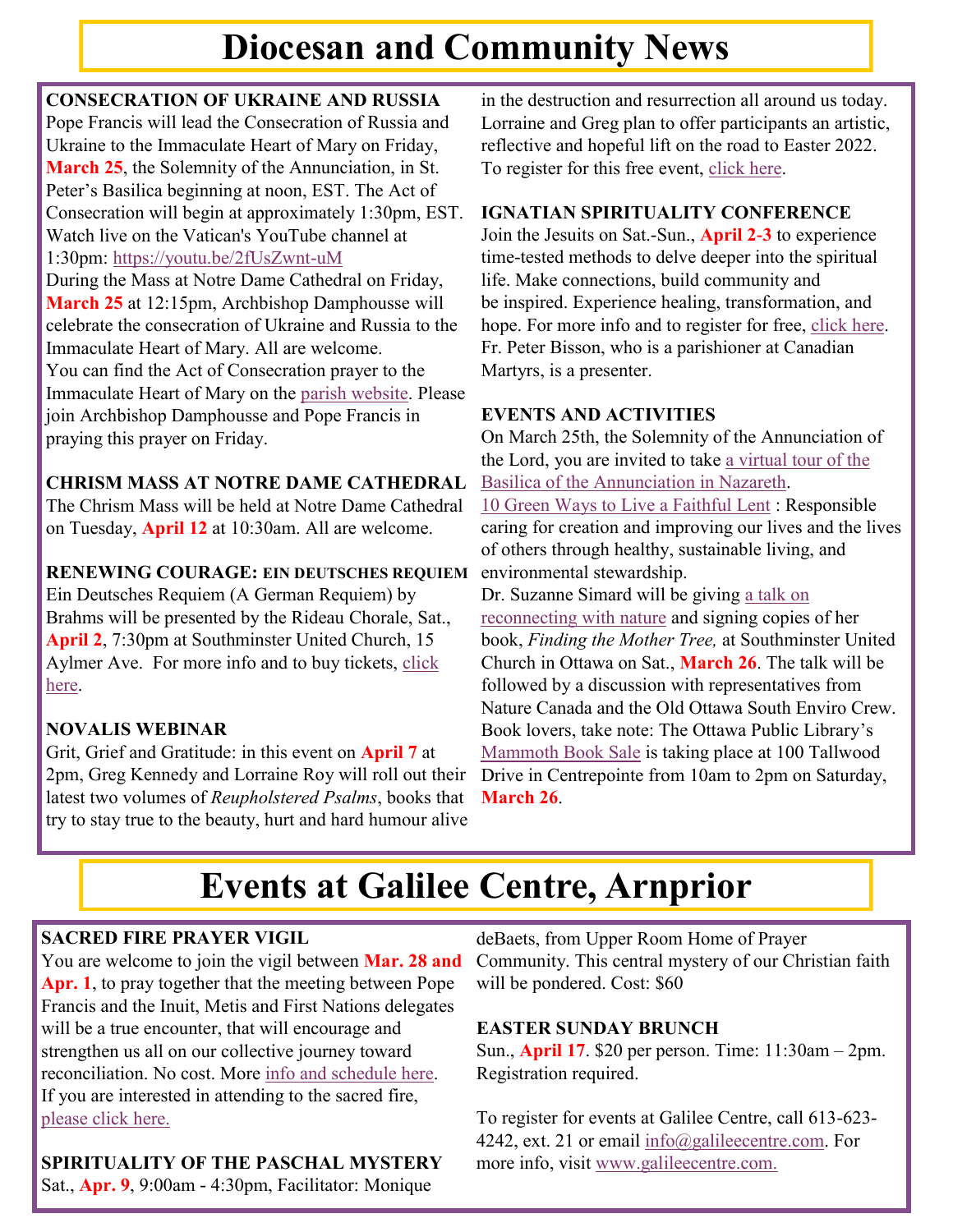# **4th Sunday of Lent** "He was lost and has been found."

**Read**: Luke 15.1-3, 11-32

**Reflect**: God's love for us is unconditional and his capacity for forgiveness is boundless. If you were there, think about how you might respond to the prodigal son, and then to his brother.



**Act**: How can I accept this love? What can I do to reflect it towards others?

Prayer: Lord of goodness, we hunger for you. Through the grace of your love and mercy, may we be reconciled with you and with one another, truly becoming your body.

Pope Francis*, With Your Whole Heart*

**Song:** In these days of Lenten journey, we have seen and we have heard the call to sow justice in the lives of those we serve.

We call on the Spirit of Justice and pray for righteousness' sake. We will sing for the freedom of all the oppressed; we will loosen the bonds of distress. (*Breaking Bread* 128)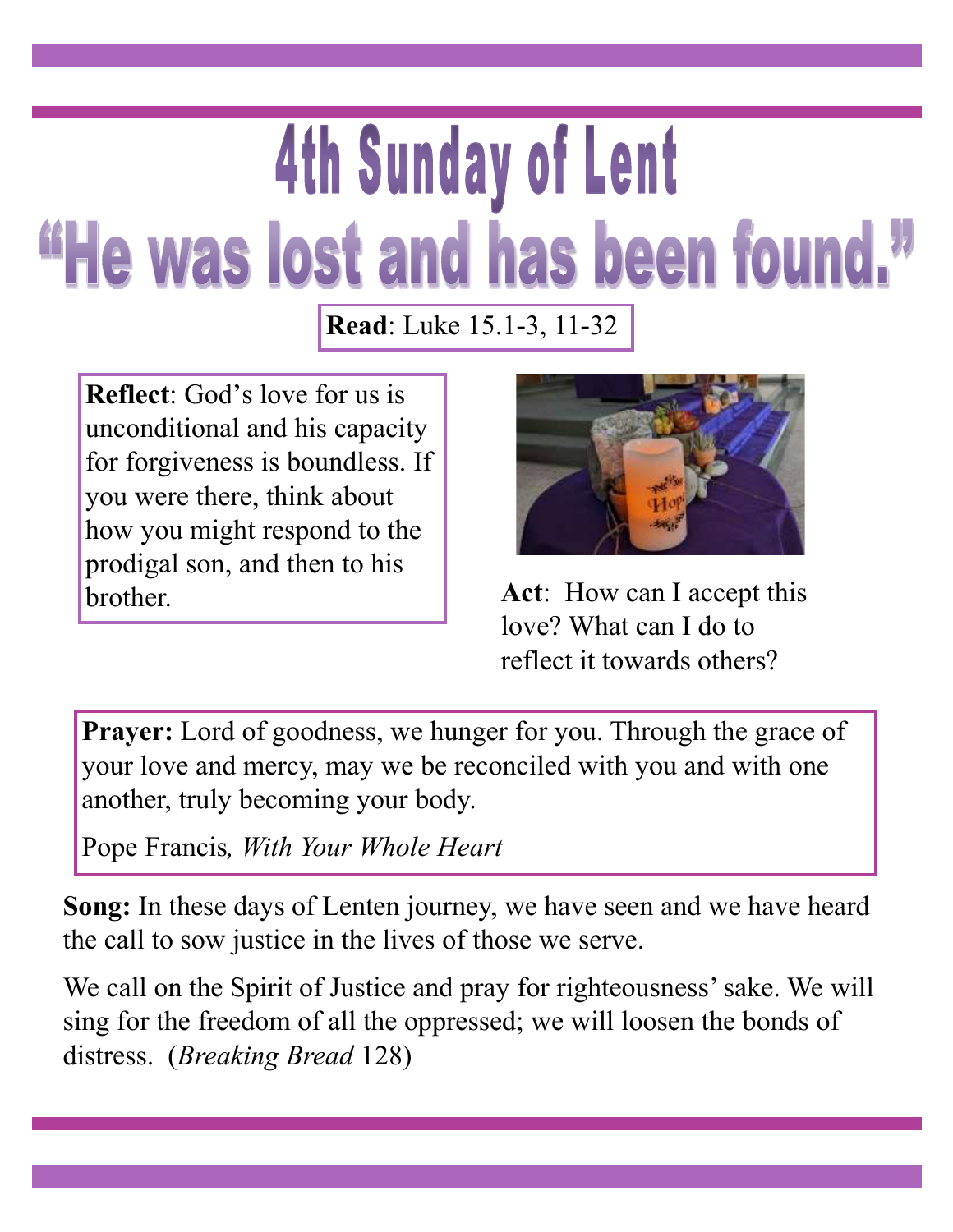### **4TH SUNDAY OF LENT** *Excerpt from a homily by Fr. Carl Kelly, OMI*

A soliloquy by the fatted calf: "You may not be very interested in my story, since it sounds so different from your own and you are different from fatted calves, it is true. But, we are much alike, too. For your life is also given for something. Your energies and allegiances are given over to something. You serve a job, a career, even a set of beliefs. So much of your life is defined by the things you give. And you are fattened, too. They feed you money, power, popularity, success, that is the fattening you're given while your life is spent on the things you serve with it. And much of your story, like mine, will be told by the things you have served. You serve well, even when you don't serve wisely. You were just a little part in some kind of a giant game, like the sacrifice of a fatted calf at an annual harvest.

This is where you are really not so different from me as you think. You did not choose your sex or your race, or your family, or the times into which you were born. You are as innocent as I, and often, as powerless. So you are more like the fatted calf than you may like to think. And now perhaps you will be able to hear my story: The meaning of my life was defined by the things that were chosen for me by others. That is why my story is worth telling. It is worth telling because I have a story. That's the miracle of it: that I have a story at all. And it happened because a younger brother broke from the routine. He could not find himself in it and, in a burst of foolish young courage, he broke free. He wasted all of his money, but he was searching, however awkwardly, for something with more life in it than the obedient security brought by just doing his duty. He failed, but in his failure, there was a great awakening, and it made all the difference. The younger brother awoke, came back home, and then his father awoke, and reached out to him with forgiveness and love. That was the miracle and with that miracle, a whole new world was born. A world with a gentleness and a wholeness with more space to live, for those who are imperfect, who don't find their true path on the first try.

In that moment of his father's forgiveness, a new son was born, and a new world of possibilities, for all who can listen to this story and hear its message. Then suddenly there was something more important and more urgent than a harvest feast, for something sacred had broken into ordinary life, something with the power to transform it. And so in place of a harvest feast, there was a sacred feast; a holy meal; a communion of food consecrated to a

holy purpose. That is how this feast took place, this feast which has changed everyone who has ever truly understood it and I, the fatted calf, was a part of it. My life was changed by the choices others made. If a miracle is a gift of life beyond understanding, then a miracle happened here and I was a passive recipient of this miracle. The meaning of my life was changed forever because of the choices and the decisions made by others. I could not tell my story to other fatted calves, for we have no choices. That is why I tell my story to you instead, because, you see, that is where we are so different. Fatted calves can not choose what we will serve with our lives. We cannot choose whether we shall serve something that gives our lives a sacred kind of glow, or whether we shall just serve something that drains our life from us until at last nothing is left of us, not even our story.

A fatted calf doesn't have many choices, but you do. You can choose.

#### **VOCATION REFLECTION**

#### "Gifted by God"

by Richard Beaudette, OMI - Vocation Team As we journey through Lent, we are challenged to look at our attitudes and actions. I have to ask myself, "Am I willing to let go of many things in order to more closely follow the example of God's love for me and for others?" How am I called to express that love? In my particular vocation, what does it mean to model the father's love portrayed in the Gospel? What am I called to share with others to help them experience that love and welcome in their lives? Read [the reflection here.](https://omilacombe.ca/become-an-oblate/) 

On March 22nd, in Vocations Café Special Edition, Ukraine, Jarek Pachocki, OMI, spoke with his classmate Pawel Wyszkowski, OMI, pastor of St. Nicholaus Parish in Kiev, Ukraine. Their conversation can be found by [clicking here.](https://www.youtube.com/watch?v=R76Lk_c48LA)

"The strongest principle of growth lies in human choice."

**HHHHHHHHHHHHHHH** 

*– George Eliot*